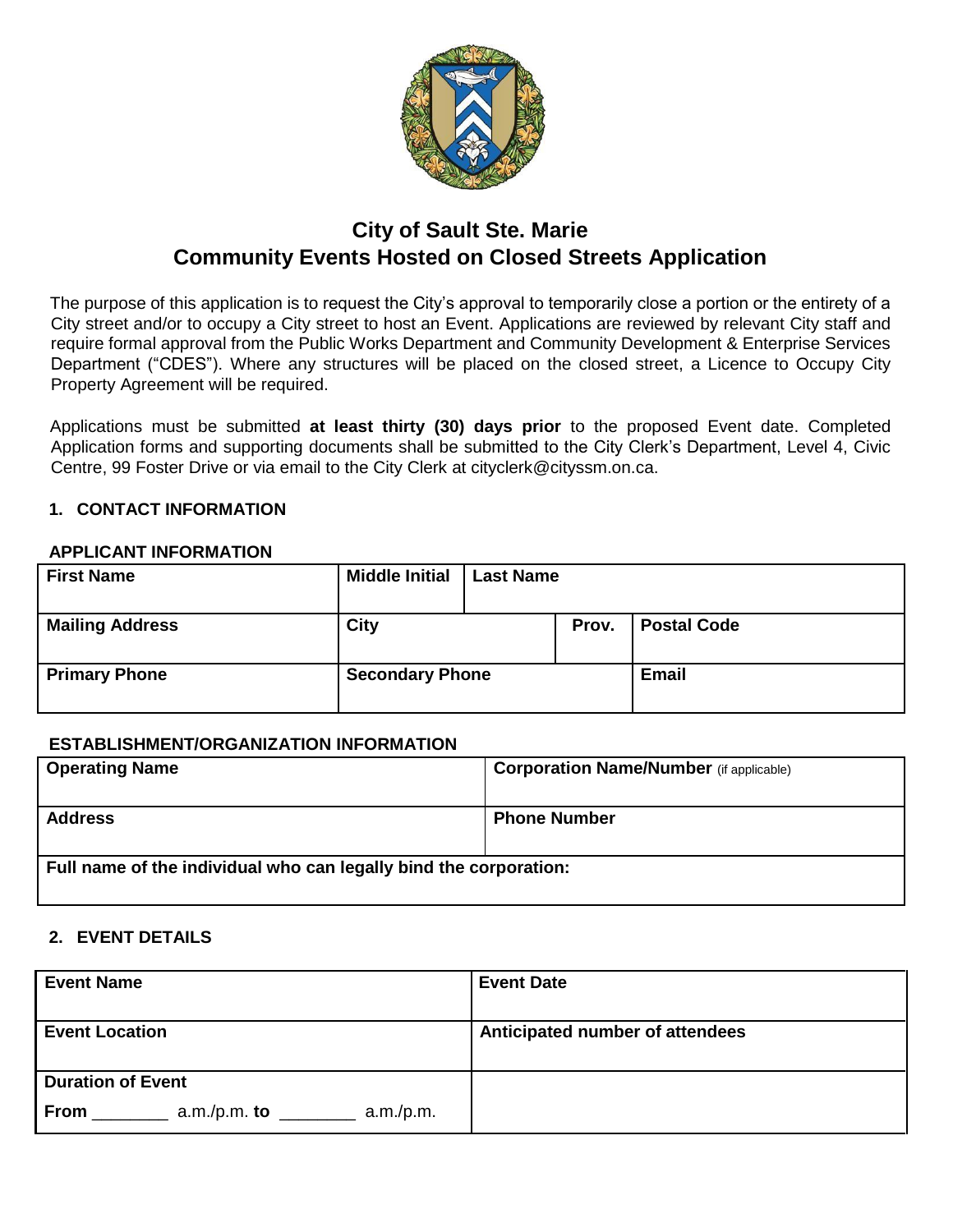**Will the Event involve structures being assembled on City Property (i.e., tents, stages, seating, etc.)?**  Yes **□** No **□** \*If yes, please complete section 3 below

**Does the Event require the temporary closure of a City street(s) or other portion of City property?**  Yes □ No □ <sup>\*</sup>If yes, please complete section 4 below

# **Will alcohol be served at the Event?**

Yes □ No □ \*If yes, please complete section 5 below

#### **Will food be served at the Event?**

Yes **□** No **□** \*If yes, please complete section 6 below

#### **3. EVENT PROGRAMMING**

A sketch/illustration of the proposed Event setup **must** be included with this application. The sketch must clearly identify the approximate location of any structures or displays that will be placed on City property (i.e., stages, tents, vehicles, food trucks, railing systems, outdoor furniture, etc.). Sketches must include dimensions and approximate distances from City sidewalks. *See Appendix A for an example of a sketch.*

Pursuant to the Ontario Building Code structures of a certain size and location require a permit. Applicants must consult with the Building Department, Level 5, Civic Centre to obtain all necessary approvals and permits.

#### **Is a sketch of the proposed Event setup attached?**

Yes **□** No **□**

Applicants must also include a list of proposed activities/programming (i.e., live music, face painting, car displays, dancing, alcohol service, etc.) to take place during the Event. *See Appendix B for an example of a programming list.*

#### **Is a programming list attached?**

Yes **□** No **□**

If any structures are proposed to be set up on City property, a Licence to Occupy City Property Agreement will be necessary. However, there is no guarantee that this proposal will result in a Licence to Occupy City Property Agreement.

#### **PROGRAMMING PROVIDER(S)**

| <b>Name of Licensed Establishment</b><br>(I.e., business name) | <b>Name of Primary Contact</b> | <b>Primary Telephone Number</b> |
|----------------------------------------------------------------|--------------------------------|---------------------------------|
|                                                                |                                |                                 |
|                                                                |                                |                                 |
|                                                                |                                |                                 |
|                                                                |                                |                                 |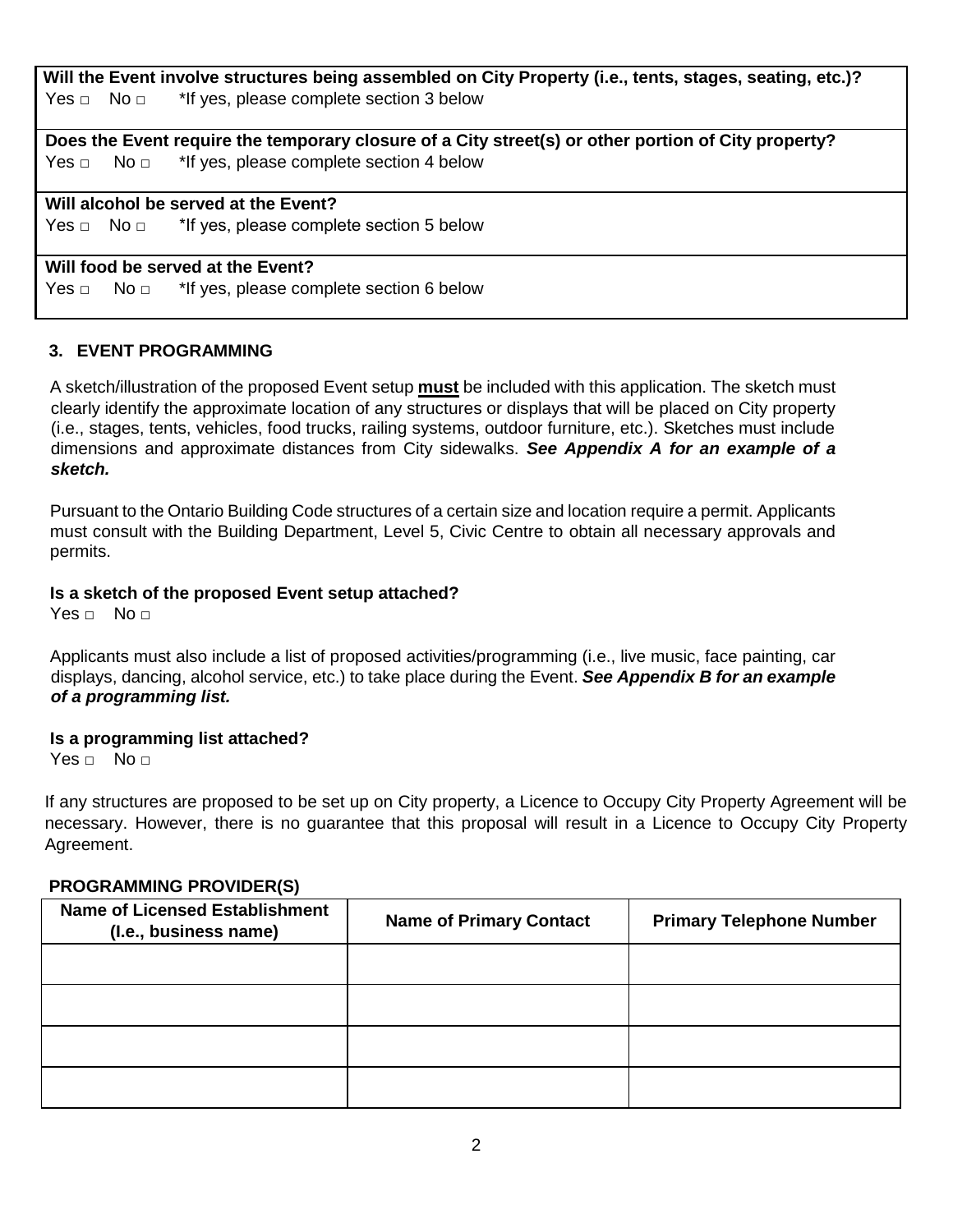# **4. STREET CLOSURE DETAILS**

I acknowledge that all street closure plans are subject to approval by the Manager of Traffic & Communications and the Director of Public Works and that a consultation may be required. **□**

I acknowledge that I am responsible for closing the City's street(s) in accordance with the Ministry of Transportation's Ontario Traffic Manual (Book 7 Temporary Conditions); and supplying the signage, barricades, cones, and other equipment necessary for the road closure, unless approved through the City's Sustaining and Other Grants Policy. **□**

If Public Works authorizes the use of City equipment for the street closure, I acknowledge that I am responsible for contacting Public Works at 705-759-5201 five (5) business days prior to the street closure to enter a work order for equipment setup. **□**

#### **STREET CLOSURE TIMELINE**

| Date of street closure | Time of street closure<br>From $\_\_\_\_\_\$ a.m./p.m. to<br>a.m./p.m. |
|------------------------|------------------------------------------------------------------------|
| Date of street closure | Time of street closure<br>a.m./p.m.<br>From a.m./p.m. to               |
| Date of street closure | Time of street closure<br>a.m./p.m.<br>a.m./p.m. to<br>From            |

## **STREET CLOSURE LOCATION**

| Name of City street to be<br>closed: | which reference points (i.e., civic addresses,<br><b>Between</b><br>intersections, or side streets) are you requesting the street to be<br>closed? |
|--------------------------------------|----------------------------------------------------------------------------------------------------------------------------------------------------|
| Name of City street to be<br>closed: | Between which reference points (i.e., civic addresses,<br>intersections, or side streets) are you requesting the street to be<br>closed?           |
| Name of City street to be<br>closed: | which reference points (i.e., civic addresses,<br><b>Between</b><br>intersections, or side streets) are you requesting the street to be<br>closed? |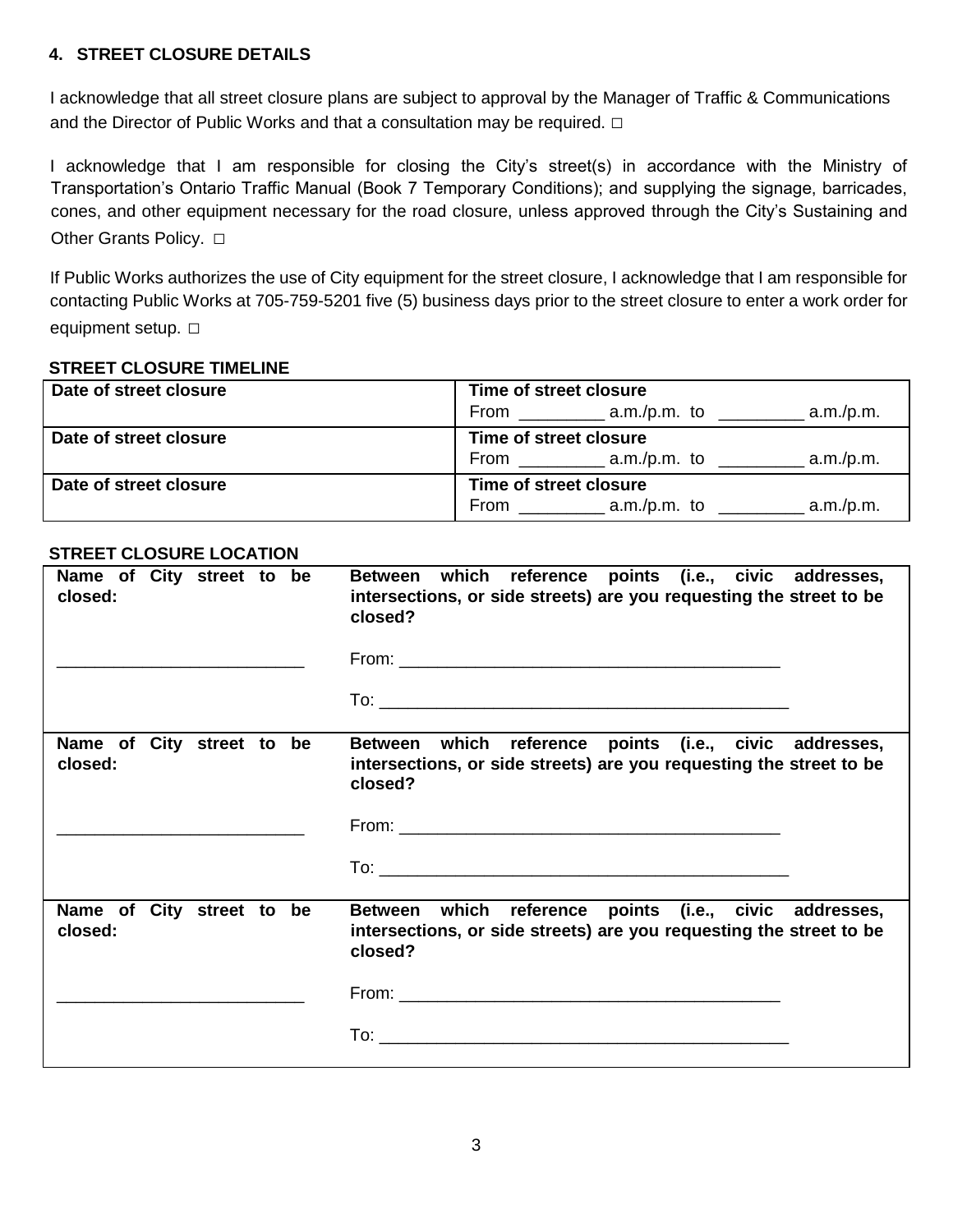# **5. ALCOHOL**

Applicants wishing to host a licenced area on City property must obtain Alcohol and Gaming Commission of Ontario ("AGCO") approval for the Event. As part of the application process, it is possible the AGCO will require applicants to obtain a "Letter of Non-Objection" from the Municipality. *A sample of a "Letter of Non-Objection Request" is presented in Appendix C.*

The Event organizer and/or host must satisfy all liquor licence requirements and provide written confirmation (by facsimile or email) from the AGCO that such approval has been granted.

#### **Has contact with the AGCO been made?**

Yes **□** No **□** \*If no, please do so prior to submitting this application

#### **ALCOHOL PROVIDER(S)**

| <b>Name of Licensed Establishment</b><br>(I.e., business name) | <b>Name of Primary Contact</b> | <b>Primary Telephone Number</b> |
|----------------------------------------------------------------|--------------------------------|---------------------------------|
|                                                                |                                |                                 |
|                                                                |                                |                                 |
|                                                                |                                |                                 |

## **6. FOOD**

Applicants wishing to serve food or beverages on City Property must contact Algoma Public Health ("APH") to ensure the necessary steps are taken and appropriate applications are filed. The Event organizer must ensure that it has satisfied the requirements set out by APH and provide written confirmation from APH that such approval has been granted.

#### **Has the APH been contacted?**

Yes **□** No **□** \*If no, please do so prior to submitting this application

#### **FOOD PROVIDERS** (Any vendors, including food trucks, who will be providing food at the proposed Event)

| Name of vendor (i.e.,<br>business name) | <b>Telephone number</b> | E-mail |
|-----------------------------------------|-------------------------|--------|
|                                         |                         |        |
|                                         |                         |        |
|                                         |                         |        |

## **7. ATTACHMENTS**

| $\Box$ Sketch/illustration of Event setup $\Box$ Programming list $\Box$ Street closure plan |
|----------------------------------------------------------------------------------------------|
| $\Box$ Application filed with AGCO* $\Box$ Application filed with APH* $\Box$ Other:         |
| *if applicable                                                                               |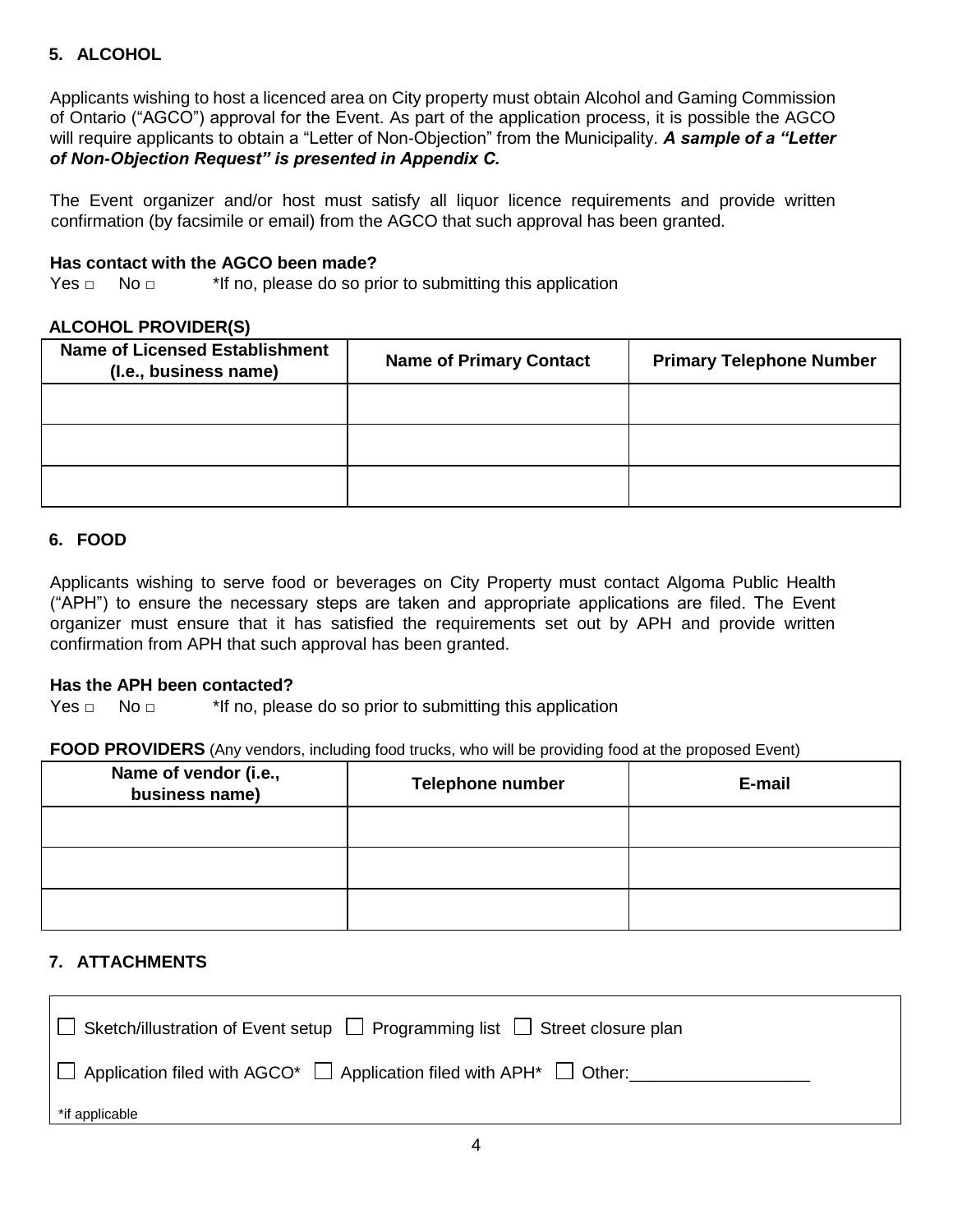#### **8. INSURANCE REQUIREMENTS**

The applicant must meet insurance requirements to the satisfaction of the City Legal Department—coverage in the amount of \$5,000,000. The Corporation of the City of Sault Ste. Marie must be named as "Additional Insured" on the policy and proof of insurance must be filed with the CDES Department.

# **9. STATEMENT OF THE APPLICANT**

I hereby declare that the information and attachments provided in this application are, to the best of my knowledge, a true and complete representation of the purpose and intent of this application. I submit this application with the acknowledgement that the information contained in this application will be on file in the City of Sault Ste. Marie's Clerks Department, will be circulated to various City departments and external agencies for comments, and will be made available to the public upon request.

Questions about this collection of information can be made to the City's Legal Department (705-759-5400).

| <b>Signature of Applicant:</b> |  |  |  |
|--------------------------------|--|--|--|
|--------------------------------|--|--|--|

 $\blacksquare$  Date:  $\blacksquare$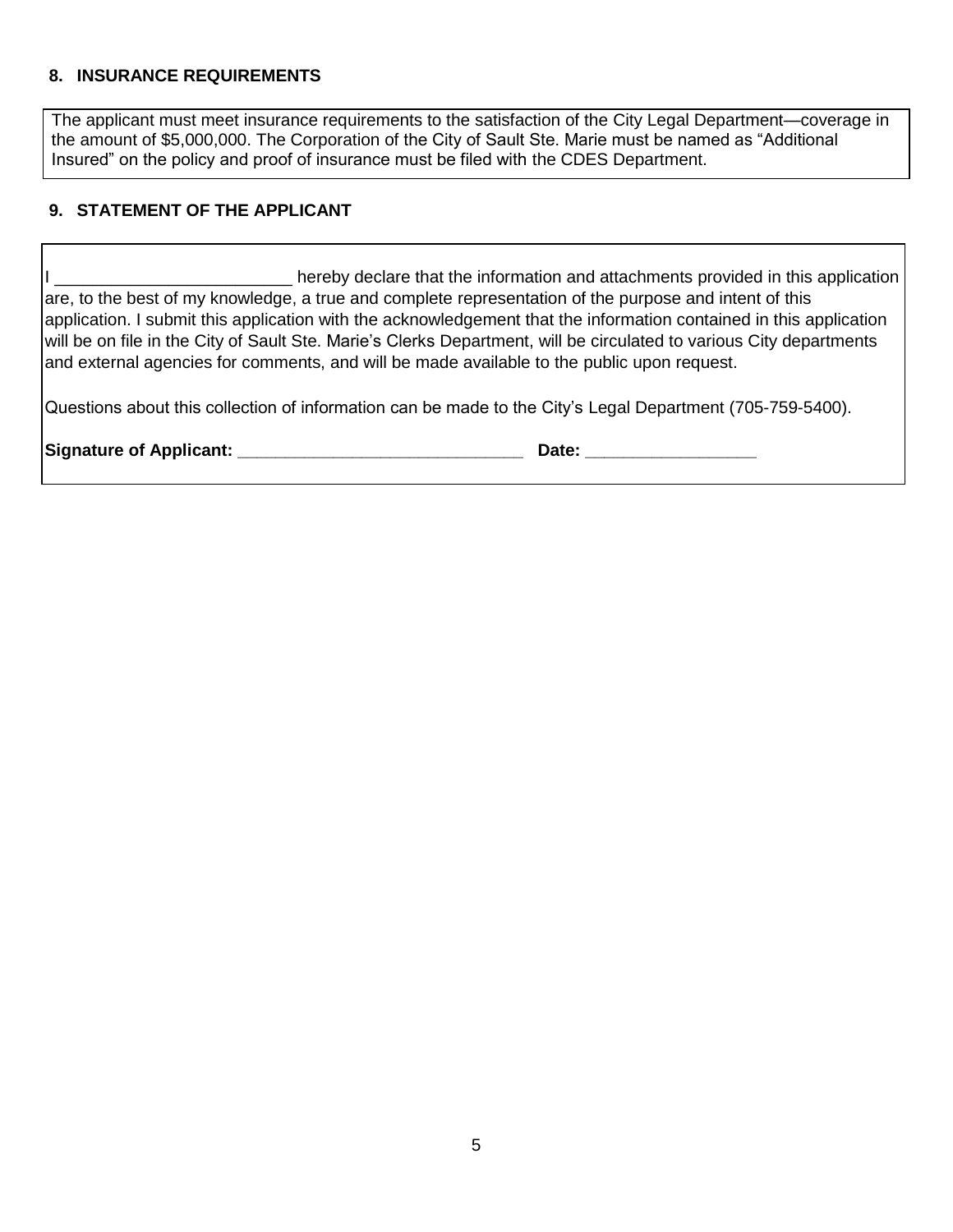# **INTERNAL USE ONLY (CLERK'S DEPT.)**

| Date Application forwarded to Public Works & CDES: _____________________________                             |  |  |
|--------------------------------------------------------------------------------------------------------------|--|--|
| Date circulated: _________________________                                                                   |  |  |
| □ Police □ Fire Services □ EMS □ Transit □ Legal □ Risk Manager □ CDES □ C.A.C.C. □ DTA                      |  |  |
| □ Building □ Accessibility □ Public Works □ Traffic & Communications □ Engineering □ APH <sup>*</sup> □ AGCO |  |  |
| *if applicable                                                                                               |  |  |
| Date comments submitted to Public Works & CDES:                                                              |  |  |
| Date departments notified Event/street closure will proceed: ___________________                             |  |  |

| <b>INTERNAL USE ONLY (PUBLIC WORKS)</b>                  | <b>INTERNAL USE ONLY (CDES DEPT.)</b>             |
|----------------------------------------------------------|---------------------------------------------------|
|                                                          | Application reviewed by: _______________________  |
|                                                          | $\Box$ APPROVED $\Box$ DENIED                     |
| $\Box$ APPROVED $\Box$ DENIED                            | Date Applicant notified: ________________________ |
| Date Applicant notified (street closure only):           | Date Public Works & Clerk's notified:             |
| Date CDES & Clerk's notified (street closure and Event): |                                                   |
|                                                          |                                                   |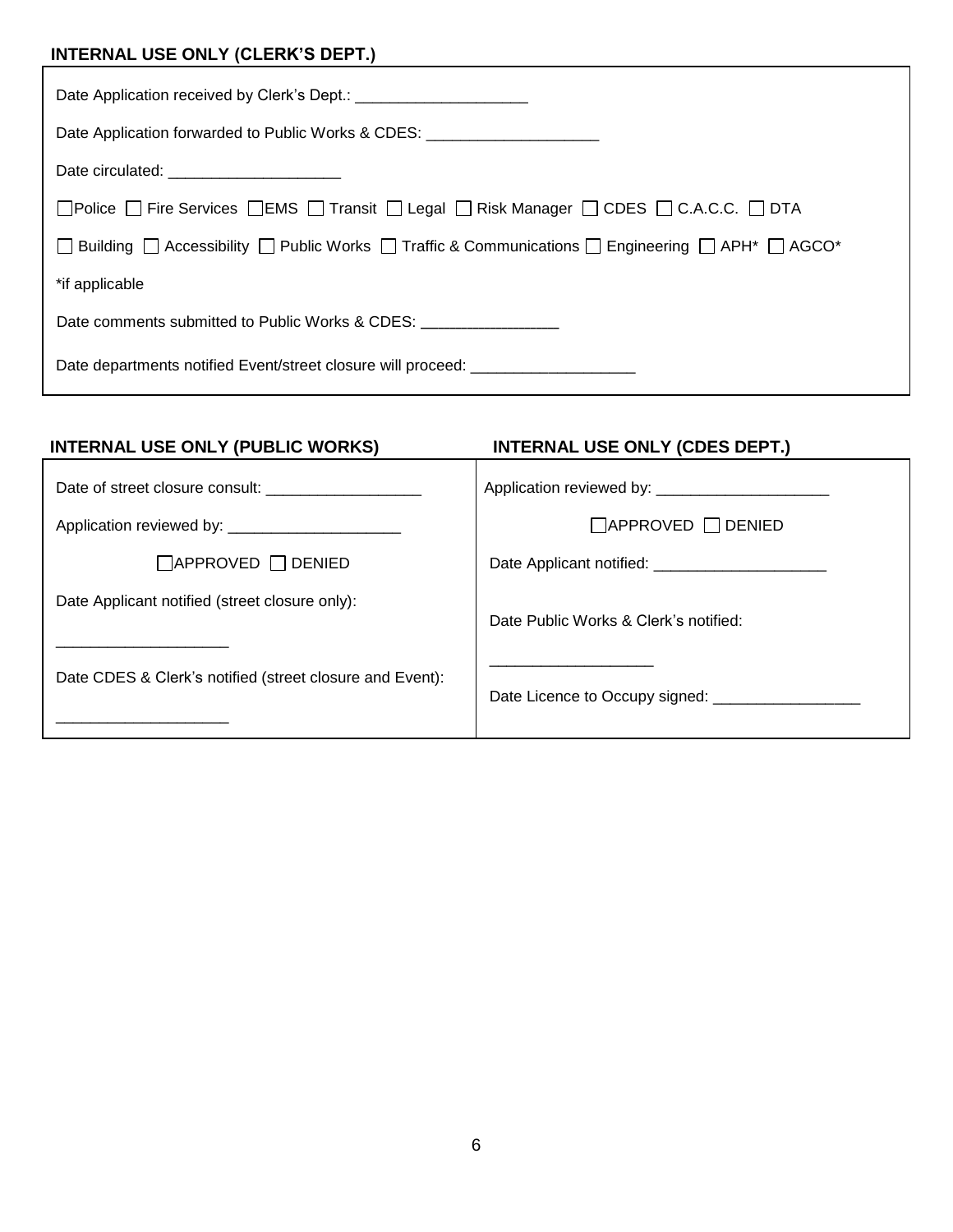# **Appendix A—**Sample Event Layout



MARCH STREET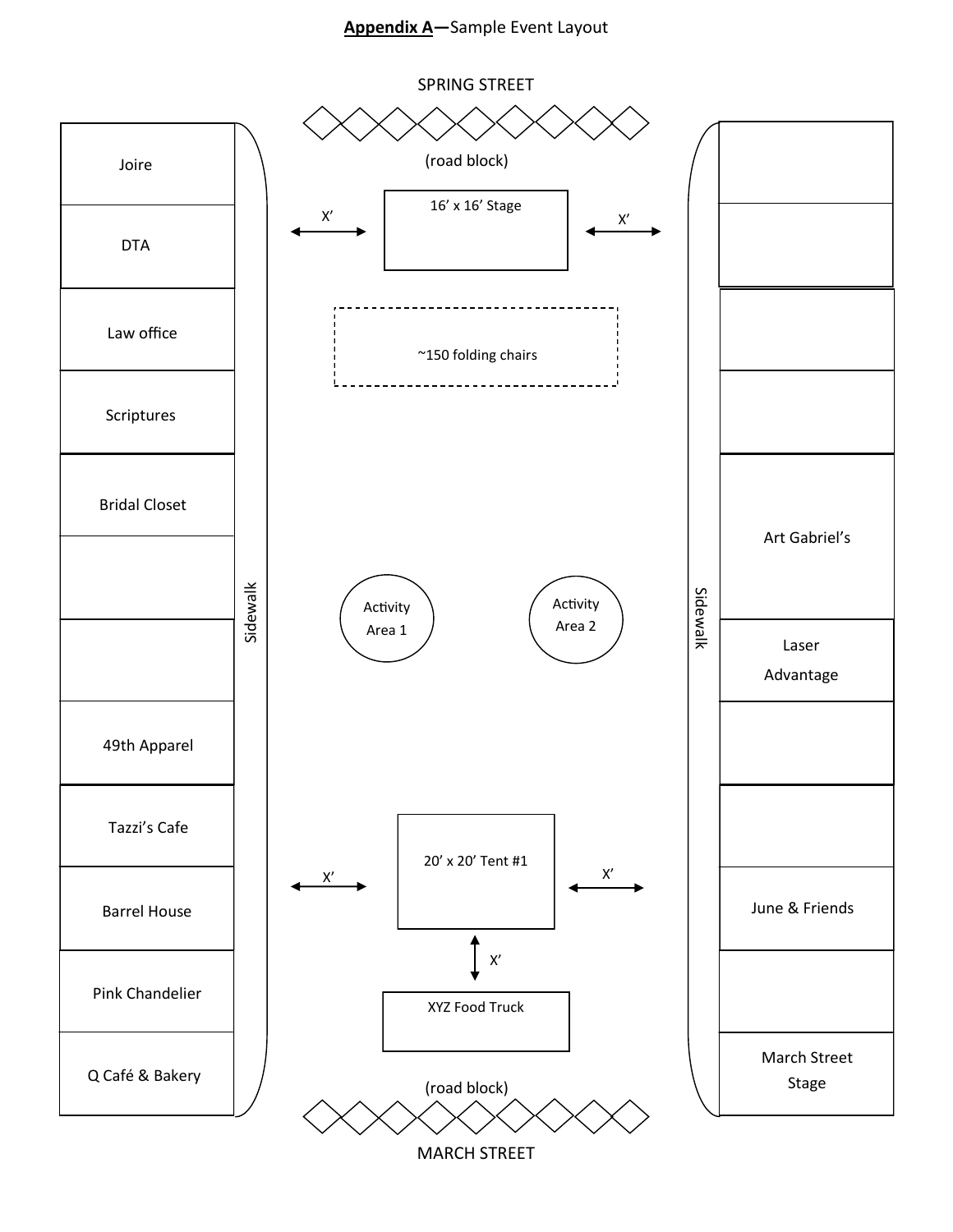# **Appendix B - Sample Event Programming List**

- 1. XYZ Food Truck
	- a. XYZ Food Truck will be providing barbecue style food for guests. The truck will be providing food for the entirety of the event.
- 2. 20' x 20' Tent #1
	- a. This tent will house the licensed area where alcohol will be served. ABC Bar Inc. will operate the licensed tent.

# 3. Activity Area 1

- a. Arts and crafts for children will be located in this approximate location.
- b. A balloon artist will providing balloon art to attendees

# 4. Activity Area 2

a. A face painting station will be located in this approximate location

# 5. 16' x 16' Stage

a. A 16' x 16' stage (3' in height) will be setup for live musicians that will begin playing at 6 p.m. to 10:00 p.m.